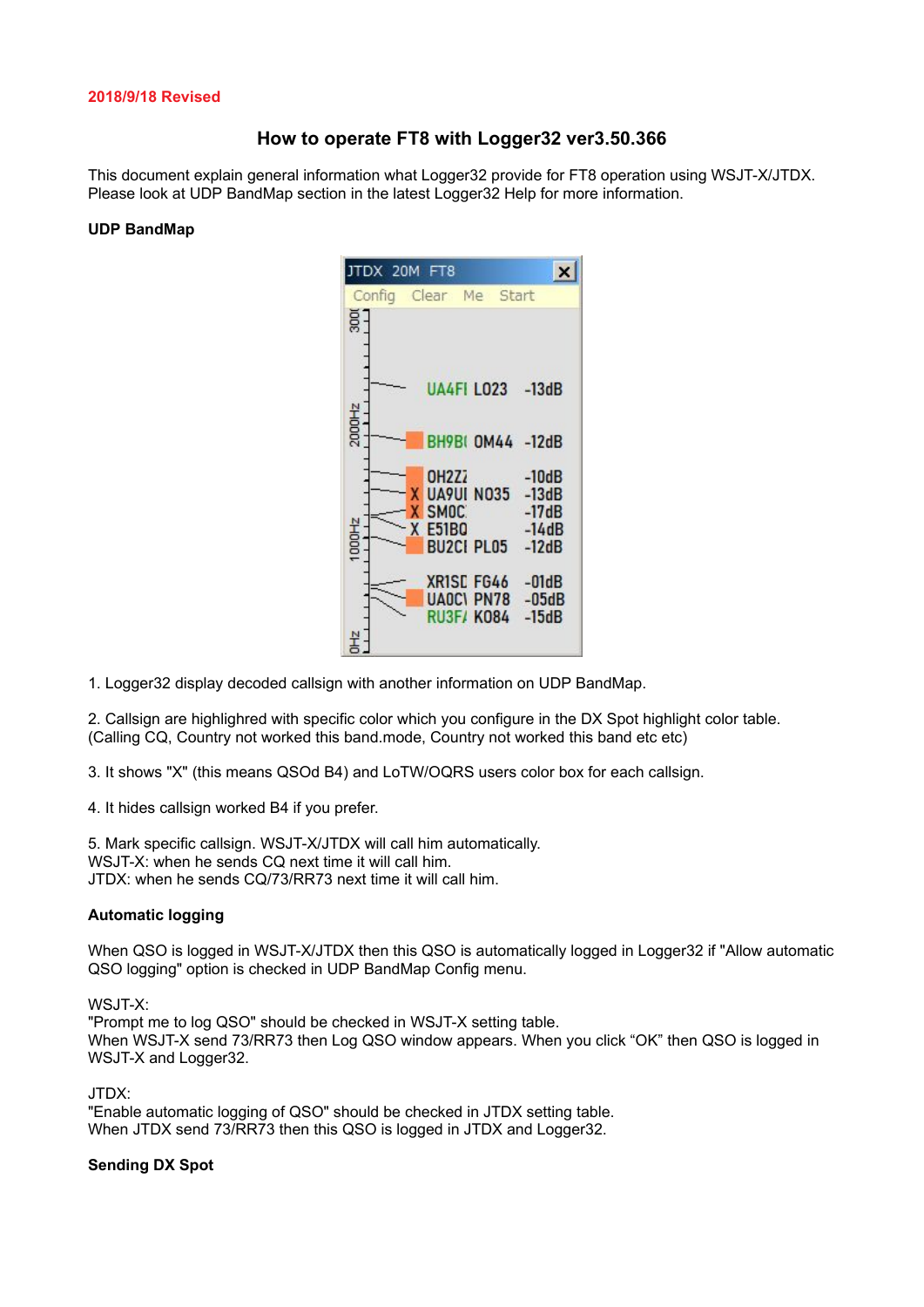| On hold |                  |     |      |                                         |       |                     |  |
|---------|------------------|-----|------|-----------------------------------------|-------|---------------------|--|
|         | DX Spot          | Pfx | Freq | Comment                                 | Time  | Origin              |  |
|         | DK2FA            | DL  |      | 70172.0 IO90DX <ms>JO50UF MSK144+1</ms> | 08:33 | G3SHK               |  |
|         | X N2.INR         | w   |      | 10136.0 FT8 -06dB from DM04 920Hz       | 08:34 | JA <sub>1</sub> NLX |  |
|         | <b>LZ1146SPS</b> |     |      | 14222.0 tnx LZ award 73                 | 08:35 | <b>EA7BUU</b>       |  |
|         | VDZODIA          | VD  |      | <b>2400E ELOED CO DTTV</b>              | 00.25 | <b>IA41 III</b>     |  |

Logger32 make a DX Spot automatically for every QSOs logged from WSJT-X/JTDX. if you prefer. See details in Setup Menu section in the Logger32 Help.

### **Start menu**

| TDX 20M FT8                              |                 |  |  |
|------------------------------------------|-----------------|--|--|
| Clear Me<br>Config                       | <b>Start</b>    |  |  |
| $\overline{5}$                           | WSJT-X          |  |  |
|                                          | $\vee$ JTDX     |  |  |
|                                          | JTDX with K3    |  |  |
| <b>UA4FILO</b>                           | WSJT-X with K3s |  |  |
| <b>KH600</b><br>흉<br>BH9BI <sub>OM</sub> | Setup shortcuts |  |  |
|                                          |                 |  |  |

Start menu has been added since ver3.50.364. User will benefit from Start menu which not only open/close WSJT-X/JTDX but provide much more.

a. Click Start and appropriate item like JTDX. Logger32 send macros to radio, close Logger32 radio port and finally open JTDX. "X" is hidden in JTDX title bar.

b. Click JTDX (with checked mark). Logger32 close JTDX, open Logger32 radio port and finally send macros to radio.

c. If CW machine is running when WSJT-X/JTDX opens then CW machine close. CW machine automatically open again when WSJT-X/JTDX close.

d. If Radio is in split on when WSJT-X/JTDX opens then Radio turns split off. You must add split off command and \$SplitVisualAlertOff\$ macro as "...before starting…." command/macro. Radio is back automatically in split on when WSJT-X/JTDX close.

e. While WSJT-X/JTDX is running, if you click any CW DX spot then it works like below when WSJT-X/JTDX close.

(1) CW machine automatically open.

(2) If the spot has split info in comment field then Radio turns in split on.

f. While WSJT-X/JTDX is running, if you click CW machine icon in tool bar then WSJT-X/JTDX close and CW machine opens.

**Add/edit Start menu item and Macros for "....before opening..." and "...after closing..."**